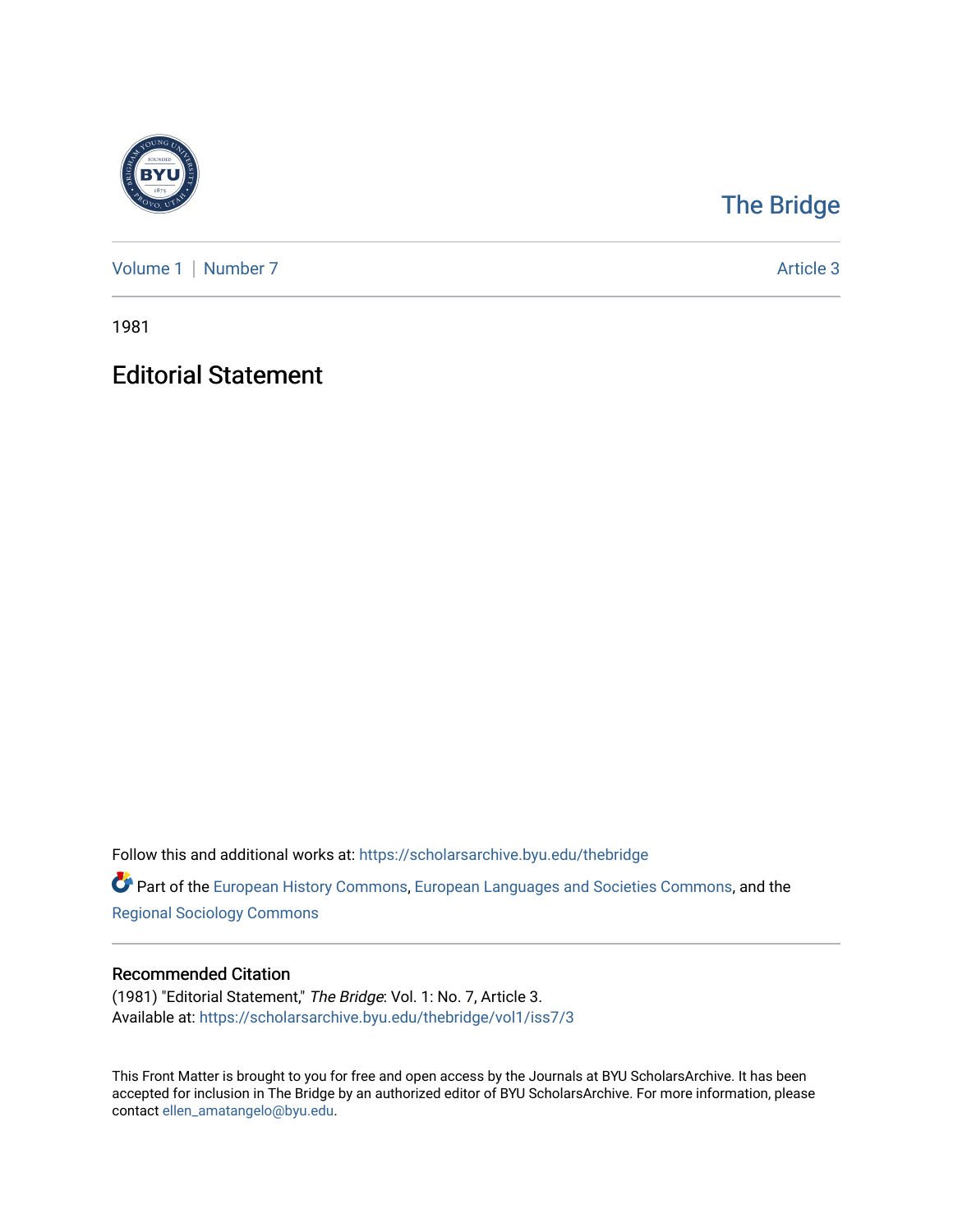## **Editorial Statement**

It is worth noting that this is the seventh issue of **The Bridge.** Though it appears that the Danish American Heritage Society has a promising future, its survival must not be taken for granted. It is not a gift, rather a prize for which we have to work. In recognition of this observation it seems appropriate to lead off this issue with an article by Professor Otto G. Hoiberg, **The Immigrants Challenge To DAHS.** Hoiberg states that "there are .... voices/challenges from our immigrant forbears which have survived and ring loud and clear for us to-day." Four of these voices are saying: Tell the story of the Danish immigrants, tell your own story (as an immigrant of a post-immigrant), tell the story of the Danish American communities, and lastly, add depth and breadth to your individual concept of the Danish heritage. These challenges we accept.

Frederick Hale in his article, Rasmus Sørensen and Danish Emigration, 1847 - 1863, contends that Rasmus Sørensen deserves to be called the father of **Danish emigration;** and as he details the life and thoughts of this tireless man it would be hard to disagree.

Marion Marzolf's **The Danish-Language Press in America** is a reprint of an article that appeared in Norwegian-American Studies, Volume 28, 1979. It deals largely with **Den Danske Pioneer** and its early editor, **Sophus Neble.**  Many Danish immigrant homes found the Americanization process easier and life away from their homeland sustained by the weekly visit of **Pioneeren.** Professor Marzolf has captured the spirit of **Dan Danske Pioneer** and its intrepid editor.

**Danes and Danish on the Great Plains: Some Sociolinguistic Aspects,**  Donald K. Watkins tells us what happened to the Danish language among the immigrant population and why it took place. Though many have been, and some still are, disappointed that the Danish language is not being preserved into the third and further generations, Professor Watkin's article may make us feel better.

If we are to select the most widely known Dane, it would have to be **Hans Christian Andersen.** His tales have been translated and told around the world - but to capture their full flavor and meaning the translations have to be done with great skill. In **Hans Christian Andersen: A Danish-American Perspective,** Inga Kromann-Kelly tells us why.

**Art Among Danes In America** by Aase Bak may come as a surprise to some, but the record would seem to support her observations and conclusions. However, we suspect that there is still more to be said.